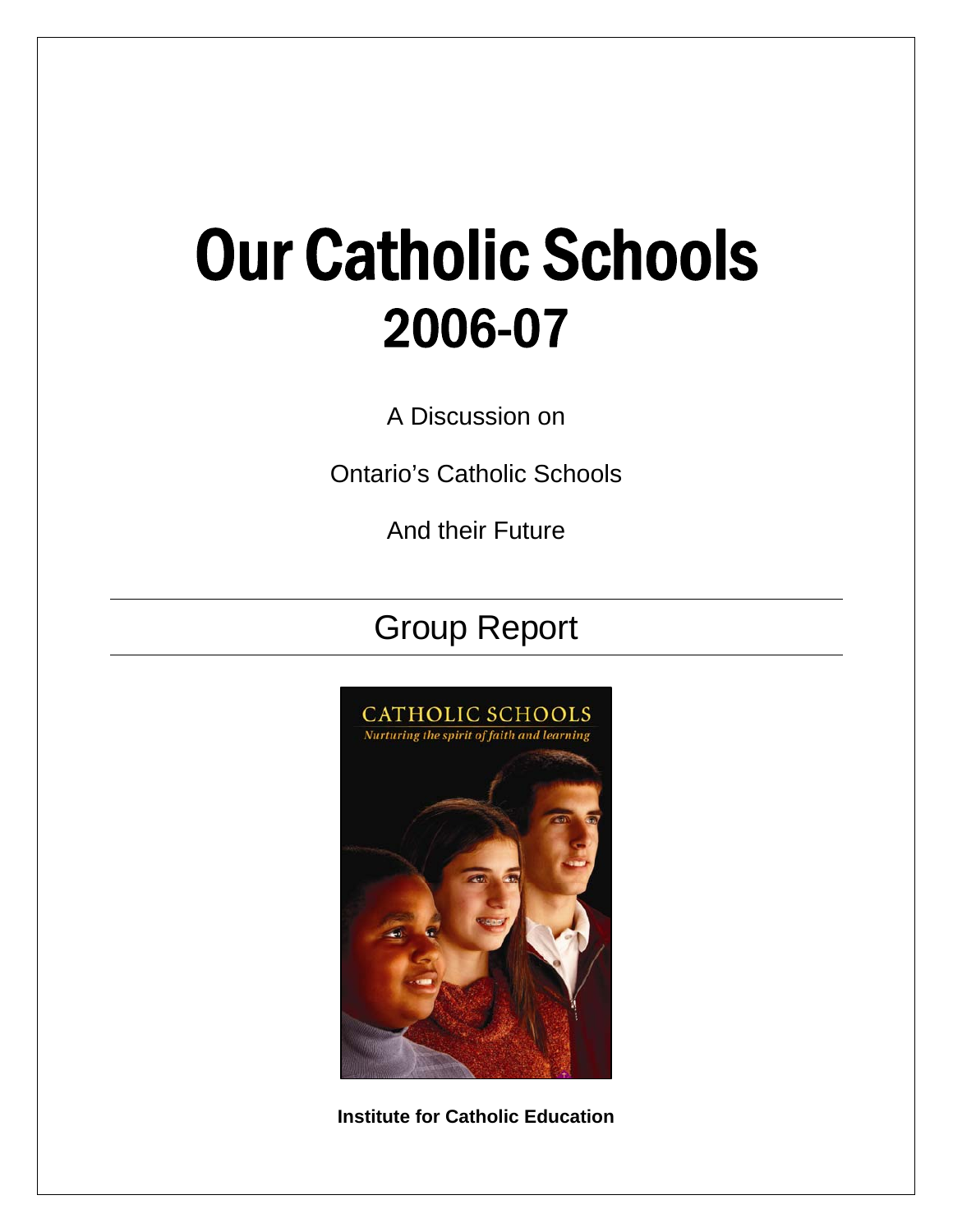## SECTION 1: BACKGROUND INFORMATION

|                        |                                                                                                                                                                                                  | If the group is a School Council, please specify how many of each of the following were present: |  |
|------------------------|--------------------------------------------------------------------------------------------------------------------------------------------------------------------------------------------------|--------------------------------------------------------------------------------------------------|--|
| Parents                |                                                                                                                                                                                                  | Other staff                                                                                      |  |
| <b>Students</b>        | <u> Albanya a Tanzania a Tanzania a Tanzania a Tanzania a Tanzania a Tanzania a Tanzania a Tanzania a Tanzania a </u>                                                                            | Parish rep.<br>$\overline{\phantom{a}}$                                                          |  |
| Principal/VP           | $\overline{\phantom{a}}$                                                                                                                                                                         | Community rep.                                                                                   |  |
| <b>Teachers</b>        |                                                                                                                                                                                                  |                                                                                                  |  |
| Individually invited   | How did participants become involved? Check one or more, as appropriate:<br><u> 1980 - Jan Stein Stein Stein Stein Stein Stein Stein Stein Stein Stein Stein Stein Stein Stein Stein Stein S</u> | Through membership in an organization (please specify)__________________________                 |  |
| Other (please specify) |                                                                                                                                                                                                  |                                                                                                  |  |
| Address:               | <u> 1989 - Johann Harry Harry Harry Harry Harry Harry Harry Harry Harry Harry Harry Harry Harry Harry Harry Harry</u><br>Person completing this form: (Optional)                                 |                                                                                                  |  |
| Telephone -            | Day:<br>Area Code (__)                                                                                                                                                                           | Telephone #: ______________                                                                      |  |
| Telephone-             | Evening: Area Code (__)                                                                                                                                                                          | Telephone #: _______________                                                                     |  |
| Email:                 |                                                                                                                                                                                                  |                                                                                                  |  |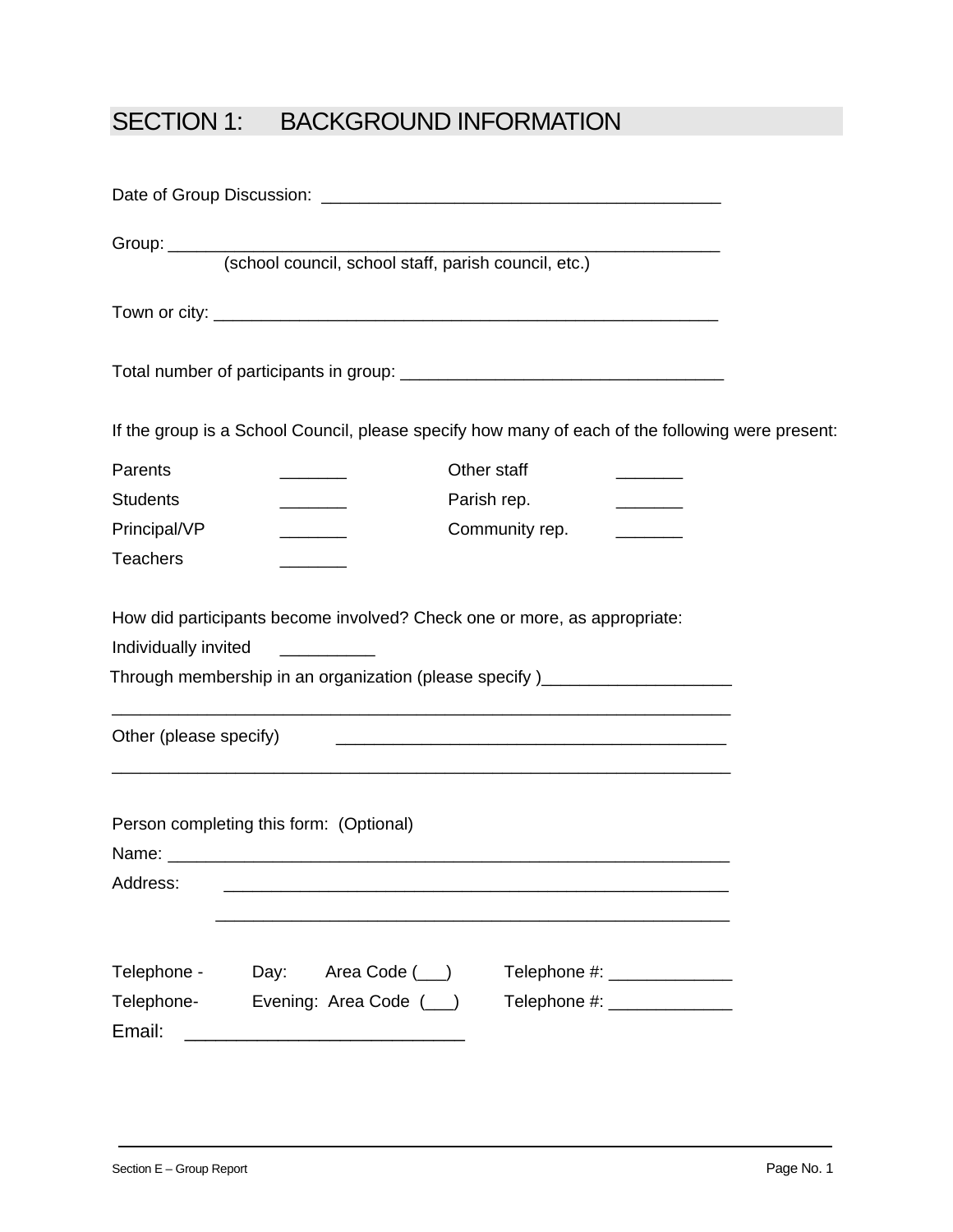## **SECTION 2: GROUP OPINIONS**

(Complete this section using either point form or full sentences, as you prefer.)

What did the group say about the distinctiveness of Catholic schools?  $1.$ 

What did the group say they value about Catholic schools?  $2.$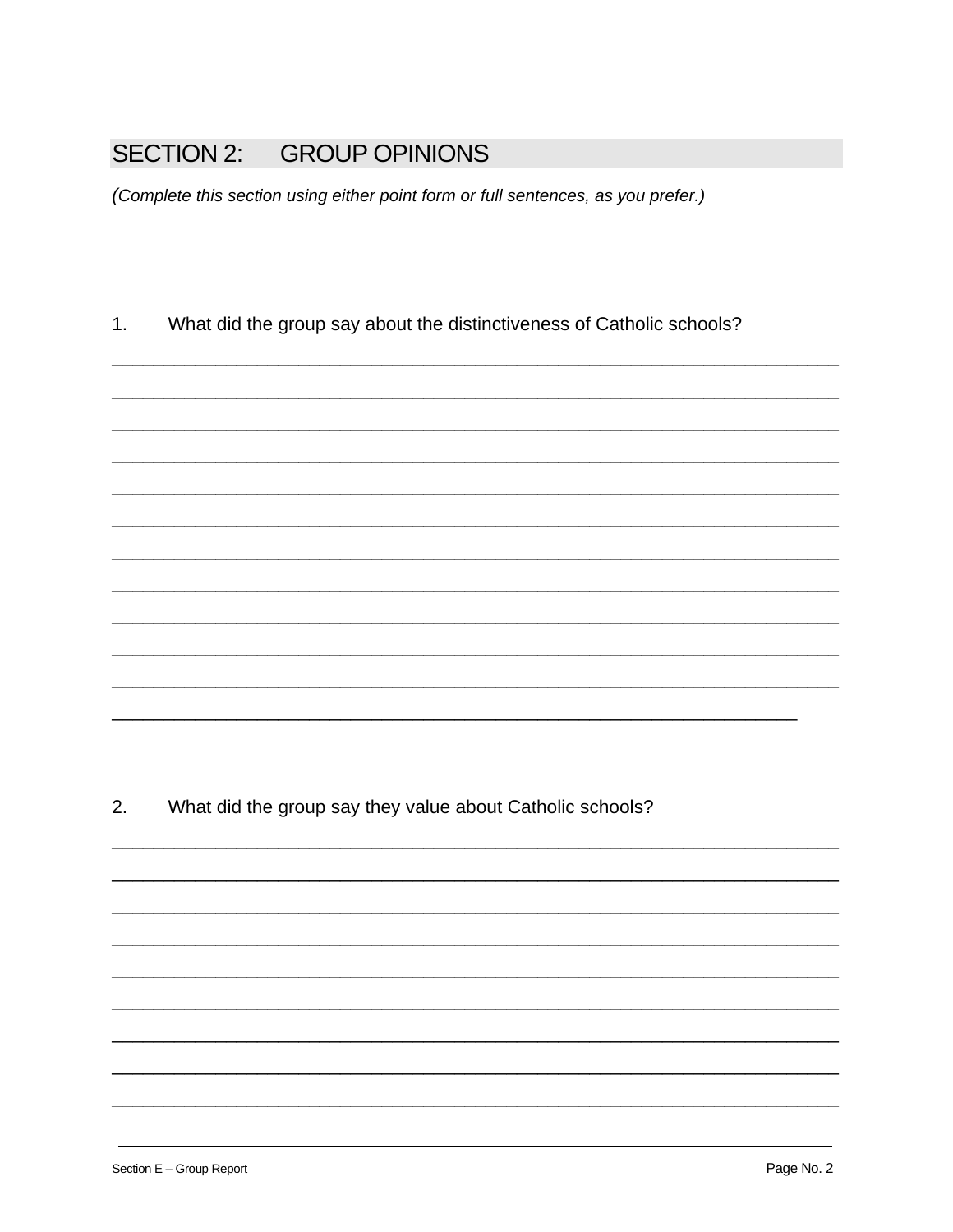What did the group say about their future hopes for Catholic schools?  $3.$ 

4. What did the group say were the major issues facing Catholic Education now and in the future?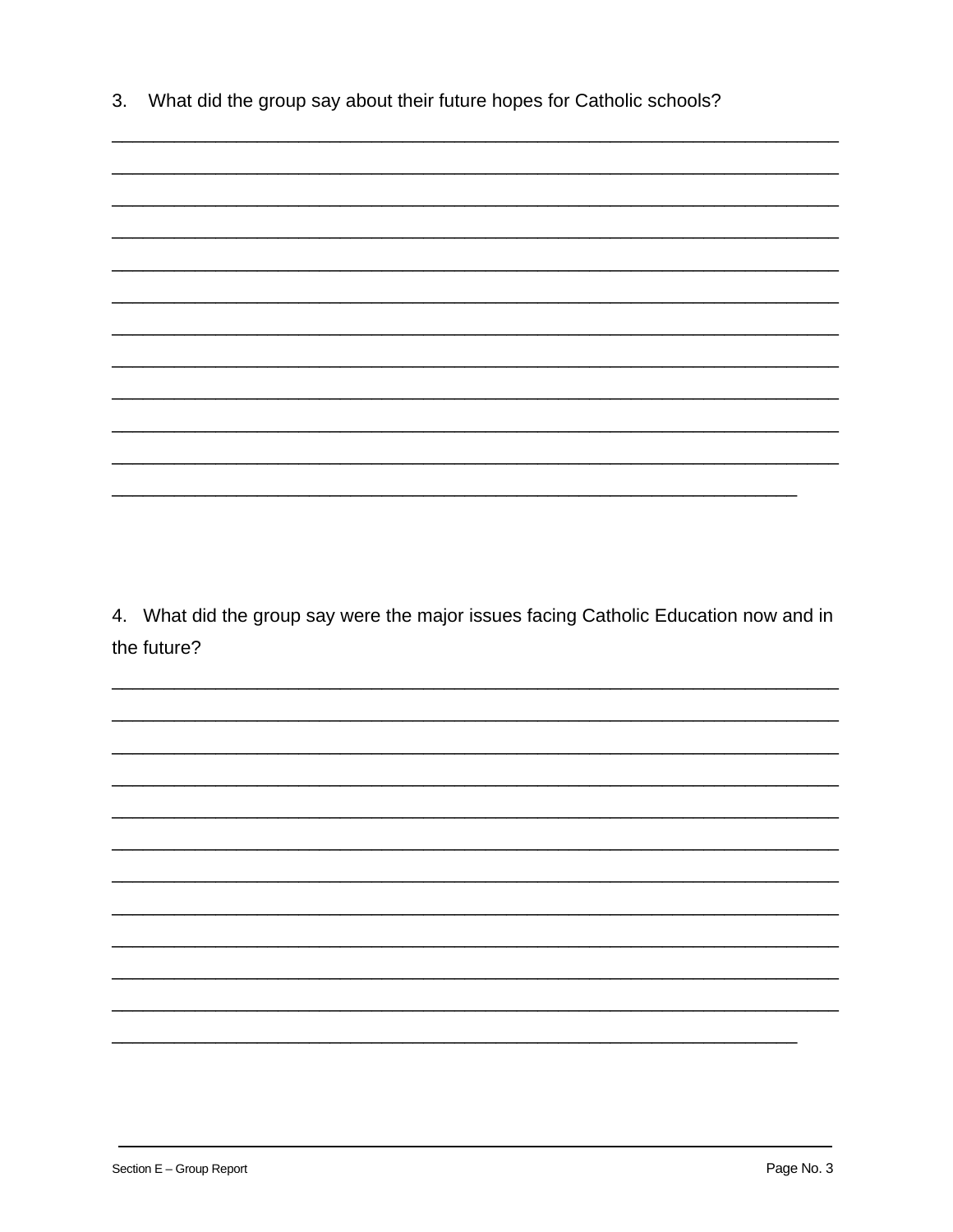5. What did the group say about how to promote and protect Catholic education for the future?

6. What else did the group want to tell their local school board and the Institute for **Catholic Education?**